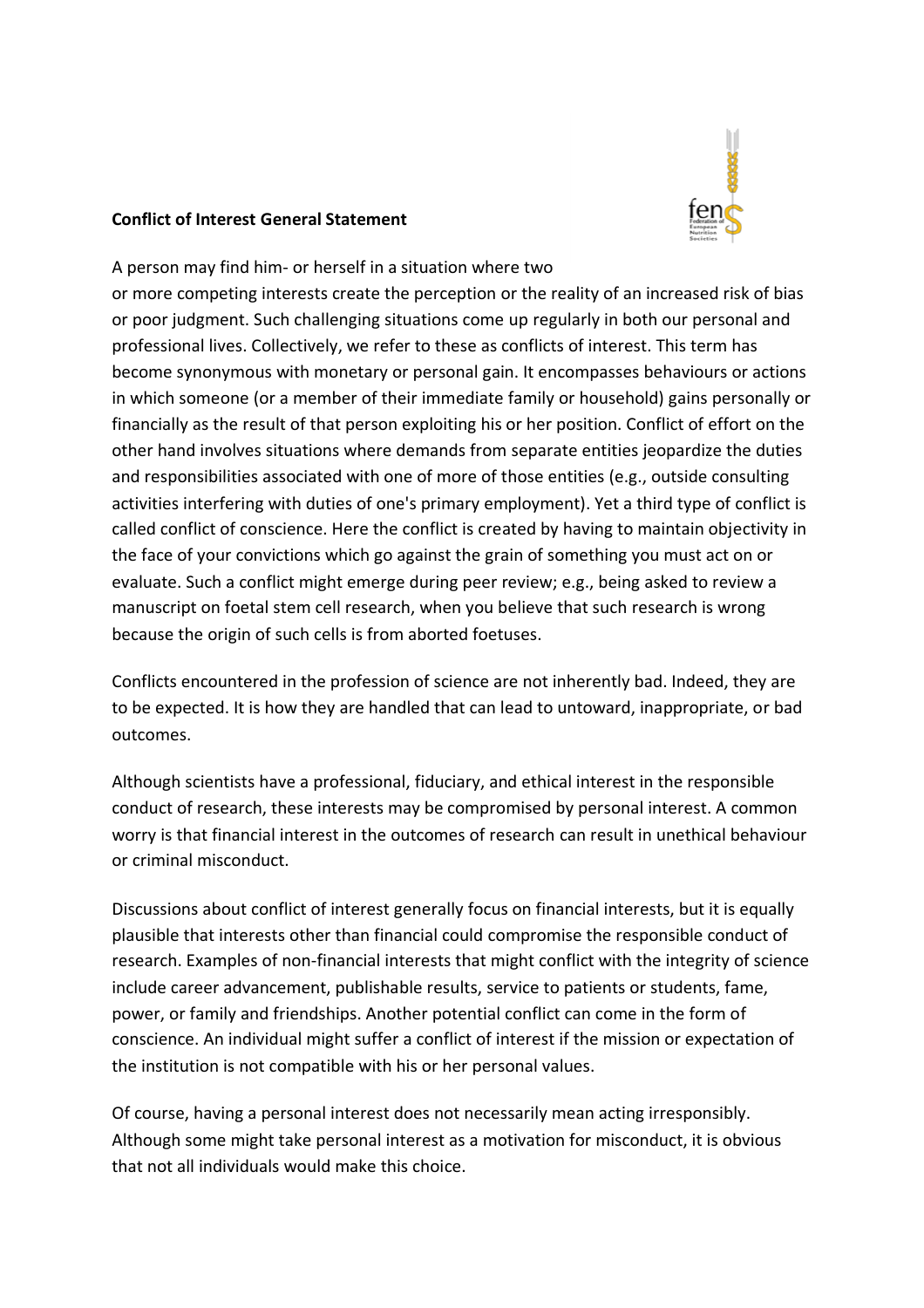Conflicts of interest are not merely a hypothetical problem. Financial conflicts are associated with altered outcomes of research. Stelfox et al. (1998) reviewed the literature in 1995 and 1996 for reports on the safety of calcium channel antagonists. They classified reports as being supportive, neutral, or critical of these drugs. They found that 100% of authors of reports supporting calcium channel antagonists had financial relationships with drug companies, while only 43% of authors of reports critical of the drugs had such connections with drug companies.

Many different hypotheses might explain this trend, but one lesson is that it would be valuable to know if a published study was supported by industry. Also Wang et al. (2010) reported that authors having declared a financial conflict of interest due to links to pharmaceutical industry did express to a high proportion a positive view on the side effects of the drug rosiglitazone. Less obvious is the impact of food industry on scientific views. Miller (2013) recently highlighted that a link between the activities of a company and the expressed opinions of researchers profiting from activities of the company exists. Bes-Rastrollo et al. (2013) could show that a conflict of interest changed considerably the probabilities of a specific study result.

## **Principles**

Perhaps the adverse consequences of conflicts of interest will eventually be mitigated by the structure of science-- objectivity, blinding of experimenters, repetition of studies, peer review, disclosure, and so on. In practice, this strategy does not address the harms to subjects in clinical trials, misinformation entering the literature, and increased cynicism about science.

## **Conflicts of interest may increase the temptation to commit misconduct.**

Conflicts of interest do not necessarily amount to research misconduct. If the potential gain is large, however, then principles that guide responsible conduct in research may be compromised.

#### **Conflicts of interest could increase the risk of unintentional bias.**

Unintentional bias can be a more serious threat than deliberate misconduct, because even those who are biased would be unaware of the ways in which their actions were affected.

For example: Because research is expensive, the research interests of individual scientists are likely to drift toward those topics, methods, and approaches for which support is available. In the design of experiments, scientists may be unconsciously biased to choose, or stick with, approaches likely to provide 'marketable' findings, rather than those designed to increase basic understanding of mechanisms. In the collection of data, a researcher with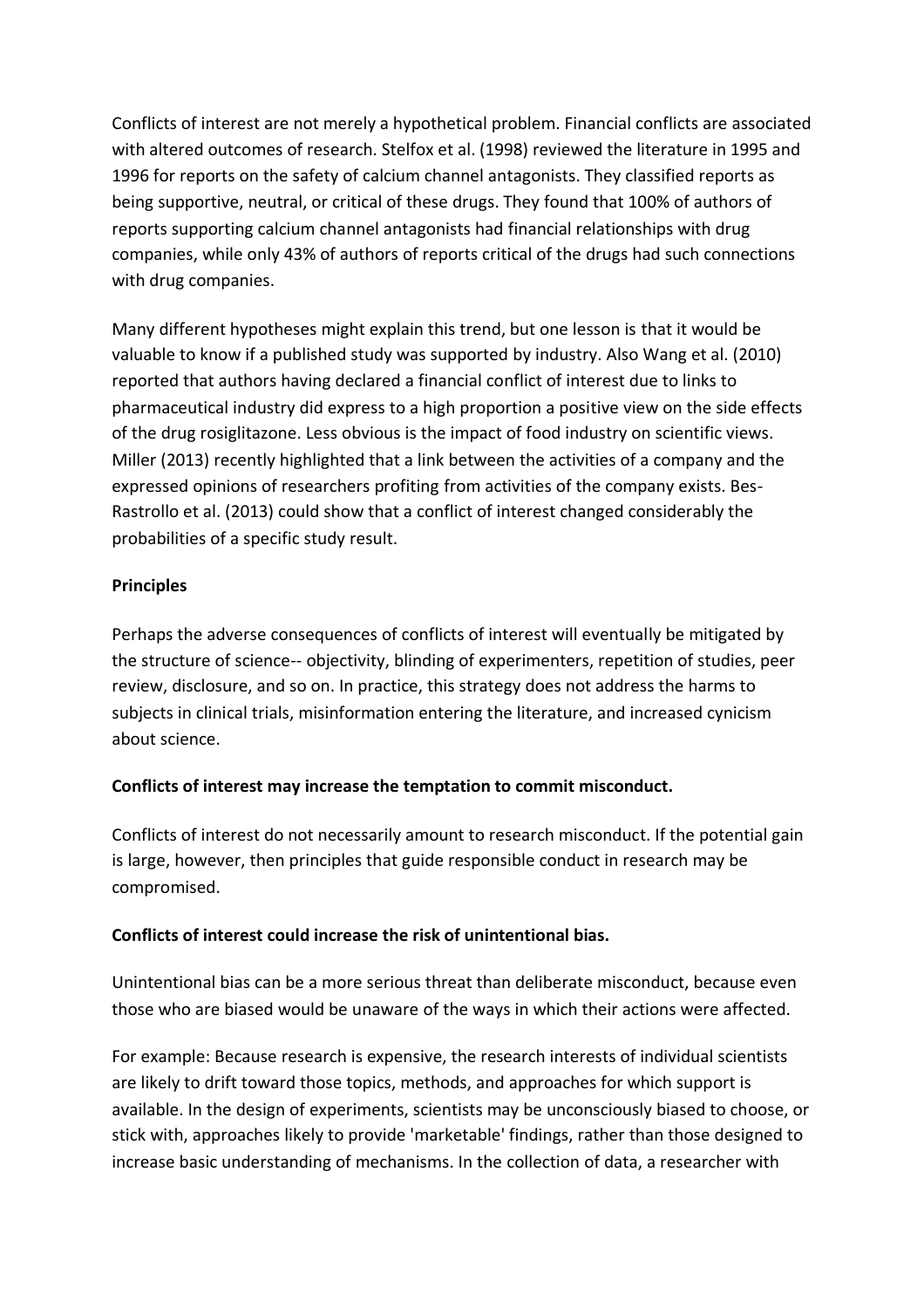significant financial interests may unwittingly introduce bias into enrolment of subjects for a clinical trial, into evaluation of data dependent on subjective judgments, or even into the reading of objective measurements. Finally, unintentional bias could alter choices about data selection, statistical methods, and presentation of results. Government research grants are increasingly expected to be aimed at showing 'marketable' findings; so any issues related to unintentional bias do not only apply to industry funded projects.

# **Conflicts of interest can lead to harmful misperceptions of scientists and the scientific enterprise.**

When large sums of money are involved, it may be difficult for the public, legislators, the judicial system, and even colleagues to be convinced that results were not biased for personal gain. Perceived impropriety can result in consequences as damaging as if intentional misconduct had been committed. With increased media, governmental and public scrutiny, a researcher's reputation, research funding and employment can depend as much on perceptions of integrity as on integrity itself.

## **GUIDELINES**

Beyond the existing rules, the following are guidelines generally applicable to the management of conflicts of interest and commitment:

# **Avoid and minimize conflicts**

Everyone has different interests, and eventually these will come into conflict. Although it is not possible to avoid all sources of conflict, it is in the best interests of the scientific community and the individual scientist to recognize conflicts of interest and to take steps to nullify or mitigate those conflicts; for instance, sell shares in the company, turn down research support, or abandon a project.

# **Disclose interests**

Relevant conflict of interests should be declared in advance before taken over a function in the FENS organization or participating in scientific statements organized by FENS. This can be achieved per example by requests of documentation the conflicts of interests before starting an activity. If there is any doubt of a conflict of interests, the potential conflict of interest should be declared and it should be left to the other colleagues to decide the relevance. As a minimum, the institution and any other parties (e.g. Government, Scientific Societies) with a significant interest in the activities of an individual scientist should be made aware of the extent and nature of the potential conflict relating to that scientist, so they can judge whether it is a conflict that requires action.